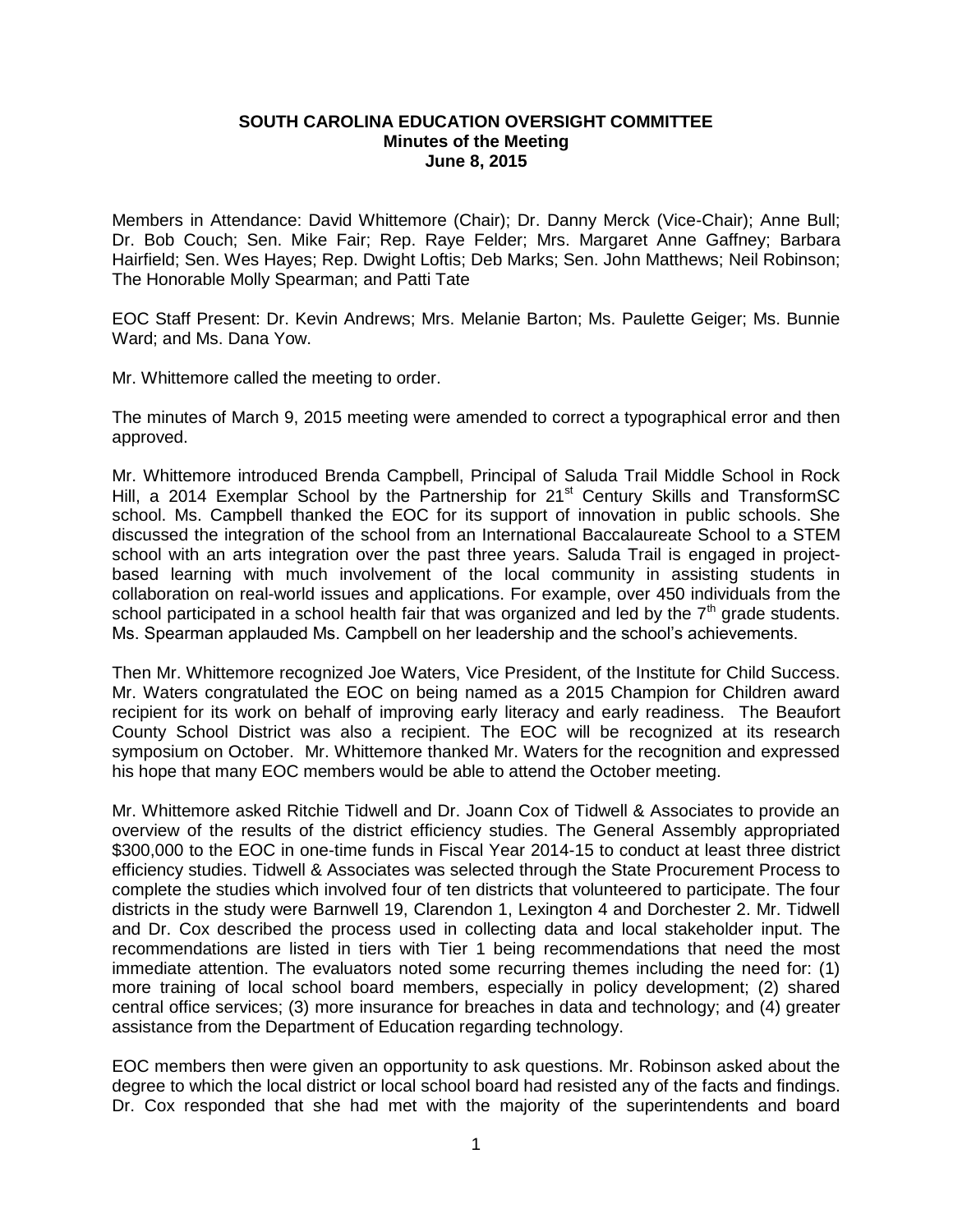members to review the facts and findings. To date, all had concurred with the facts and findings of the report. She noted that the remaining visits would be conducted this week and then the final reports submitted to the EOC. Mrs. Spearman agreed that many of the smaller districts in the state need more technical assistance and support from the Department, which is a goal of her agency. She noted that there are funds in the new state budget to provide more technological assistance to districts. She expressed her desire to have time to review the reports and provide additional feedback to the EOC at a later point in time.

Subcommittees then reported accordingly.

Academic Standards and Assessment - Dr. Merck reported that the subcommittee met earlier in the day to discuss with the staff of the Department of Education a draft request for proposal regarding assessments to be administered in English language arts and mathematics in grades 3 through 8 in school year 2015-16 and a college readiness assessment in grade 11. A proviso pending in the state budget requires the EOC provide consultation to the Department in the design of the request for proposal. The subcommittee is bringing before the full EOC today its formal, written recommendations that emphasize the need to align better the request for proposal to Acts 155 and 200 of 2014. The subcommittee is proposing specific changes in the request for proposal. Mr. Robinson encouraged the full EOC to adopt the recommendations to guarantee that the assessments procured serve the specific statutory requirements. There being no additional discussion, the EOC unanimously adopted the recommendations.

EIA and Improvement Mechanisms – Dr. Couch, the new subcommittee chair, informed the full committee that the subcommittee met on May 18, 2015 and is bringing forth one information item and two action items. The first, an information item, is an update on the Fiscal Year 2015- 16 budget. He called upon Mrs. Barton to give an overview. Mrs. Barton noted that the annual appropriation bill, H.3701, is currently being debated by the budget conference committee. Both the Senate and House funded:

- EFA at a base student cost of \$2,220, or a \$100 increase over the current year. There are \$7.6 million in transition funds to guarantee that no district receives fewer funds in the upcoming fiscal year than in the prior fiscal year.
- Read to Succeed Office as well as an increase of \$4.9million for Reading Coaches. The appropriation for Summer Reading Camps was increased by \$1.5 million to \$7.5 million for the upcoming year.
- Regarding the Education Improvement Act (EIA) budget, there was over \$2.0 million in increased funding for vocational equipment and for connectivity (\$2.1 million).
- The House and Senate also authorized funding of \$1.5 million for Reach Out and Read to serve all children participating in the Medicaid program.

When the budget and provisos are finalized, EOC staff will provide additional information to the EOC.

Dr. Couch then referred to the next item, the Annual Report on the SC Techer Loan Program, which comes as a recommendation of the subcommittee. The key findings were as follows:

 The gap between the number of teachers leaving the classroom and the number graduating from a SC teacher education program is growing. This growing gap is also occurring throughout the United States.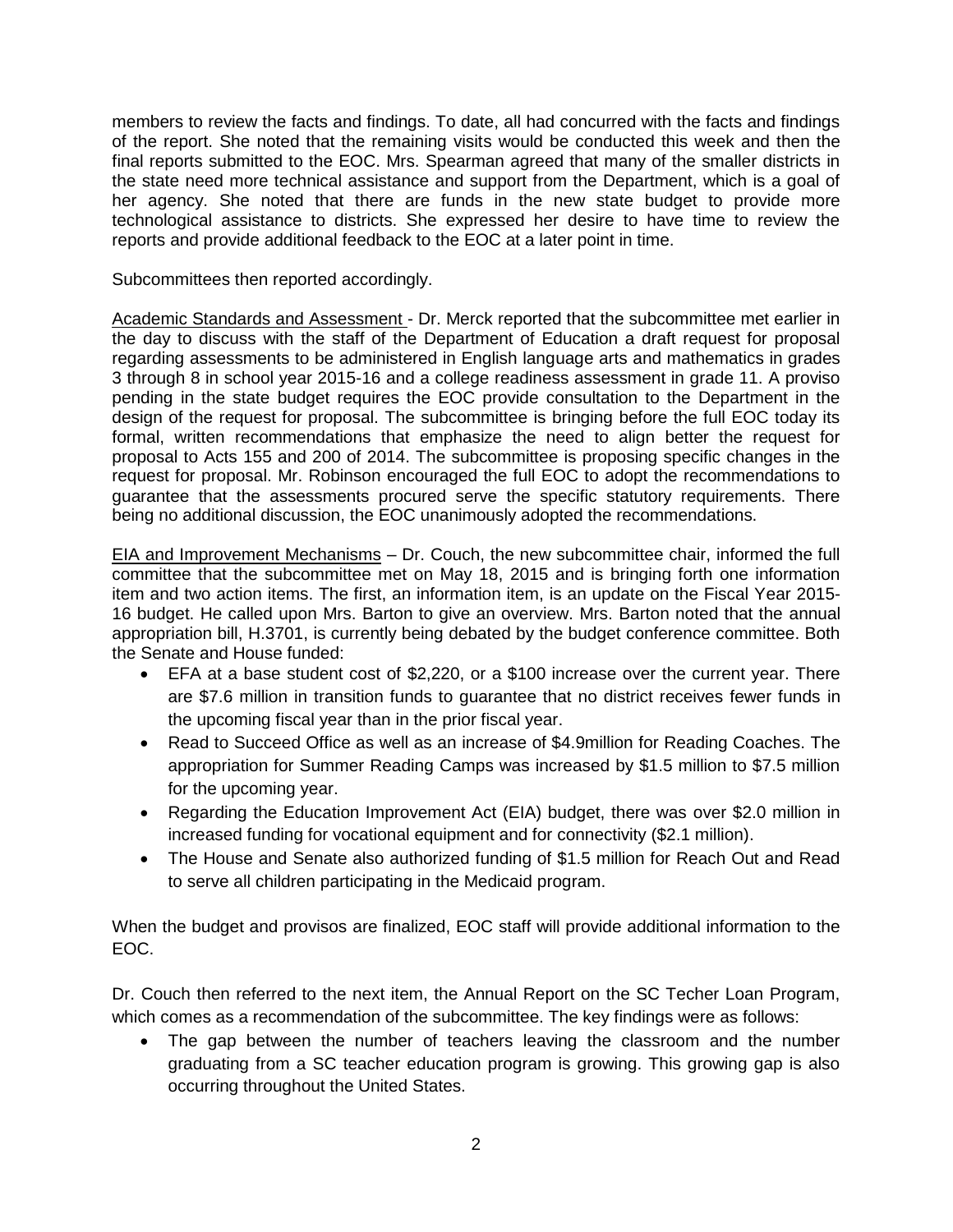- The number of applications to the Teacher Loan Program declined for the second consecutive fiscal year.
- For the first time since 1986-87 no funds were used from the Revolving Loan Fund to supplement the EIA appropriation. And, in fact, the EIA appropriation of \$5.1 million had a balance of \$241,926 at the end of the fiscal year.

The Subcommittee recommends that the General Assembly consider a tiered loan forgiveness program to allow a teacher to have his or her loan forgiven if the loan recipient works in any public schools with a shorter period of loan forgiveness if the teacher teaches in a geographic and/critical need areas. In addition, the subcommittee recommends that the Teacher Loan Advisory Committee and CERRAA continue efforts to engage education partners in publicizing the Teacher Loan Program. Finally, the subcommittee recommends that the EOC adopt the report and forward it to the General Assembly and to the House and Senate task forces looking at the Abbeville Equity lawsuit. According to Dr. Couch, clearly, there is a larger teacher recruitment and retention problem impacting our state that will only be exacerbated in the rural, districts of our state.

Rep. Loftis and Mrs. Hairfield discussed issues related to recruiting and retaining teachers in rural areas of the state including salary, housing, student loan debt, and access to amenities. Rep. Felder noted that expanding the mentoring program to new teachers beyond the first year of teaching would increase the retention of teachers. Sen. Hayes clarified that the teacher pipeline study is still in the budget. Sen. Matthews noted that economics have a significant impact on young people's career decisions.

There being no further discussion, the committee voted unanimously to adopt the report

Dr. Couch then turned to the final item, the *Results of the 2014 Parent Survey***,** which comes as a recommendation of the subcommittee to the full EOC. While the number of parent surveys completed and returned declined by 11.2 percent from the prior year, parent satisfaction with the learning environment, social and physical environment and home and school relations at their child's school remained consistent with the results of prior year's surveys. One possible reason for the decline in surveys returned was the fact that the survey was administered later in the fiscal year, with the window of administration including Spring break for some school districts.

The report also provides information on the Gallup Student Survey. At least one school district in our state, Spartanburg 7, had its  $5<sup>th</sup>$  through 12<sup>th</sup> graders take the free, online survey that measures the Hope, Engagement and Well-Being of students. The EOC is encouraging districts to participate this fall in the survey. All community block grant recipients are required to conduct the survey as part of the evaluation of this initiative.

Again, the subcommittee recommends that the EOC adopt the report.

There being no questions or discussion, the committee voted unanimously to adopt the report.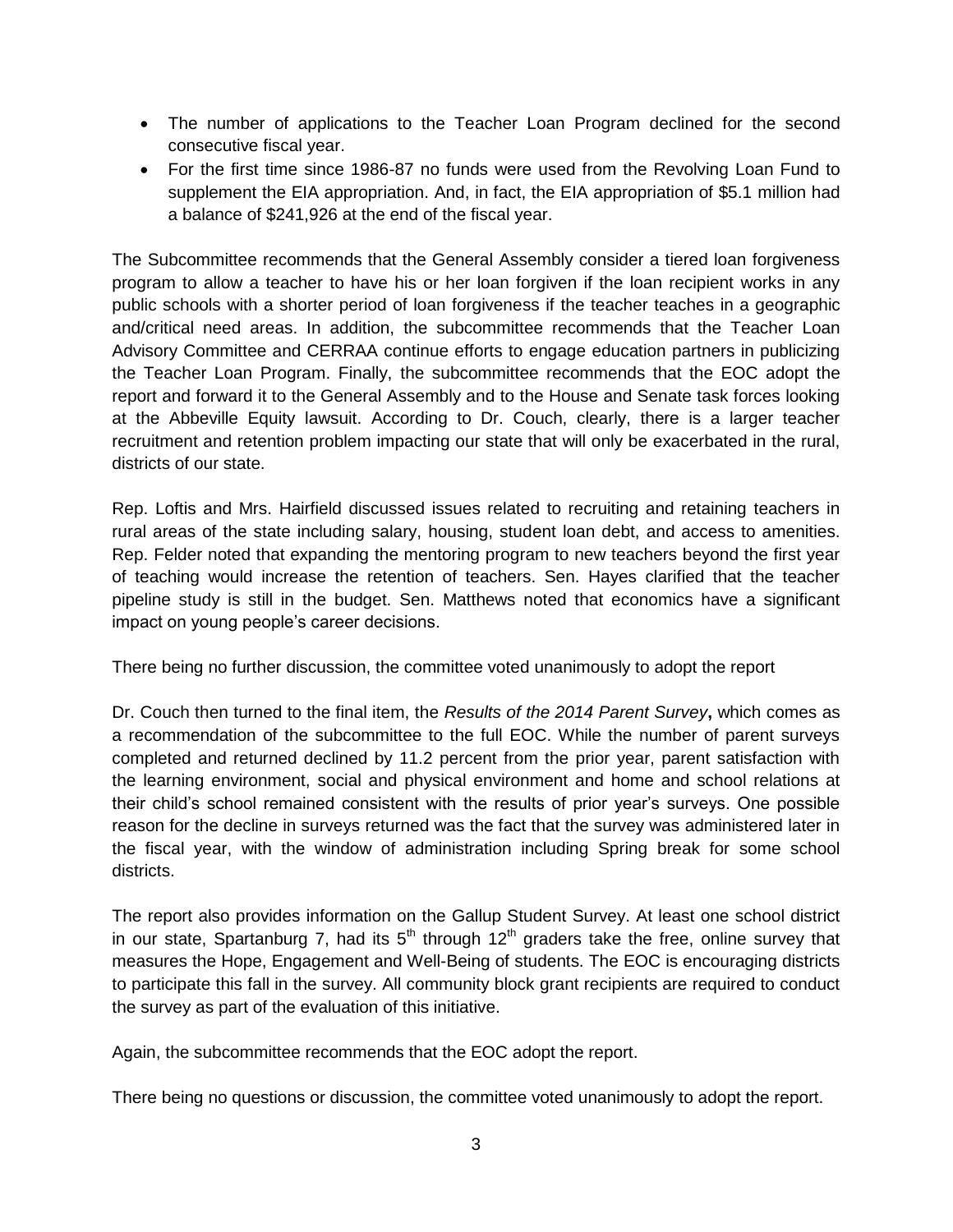Early Readiness Assessment – Mrs. Hairfield discussed EOC's report that addressed the selection and implementation of a readiness assessment for kindergartners. First Steps Reauthorization requires the EOC to recommend by July 1, 2015 to State Board of Education an assessment to evaluate and measure school readiness of students prior to entry into a prekindergarten or kindergarten program. State law also mandates a comprehensive readiness assessment for all developmental domains be established for the 2016-17 school year. Currently, state law requires a readiness assessment for language and literacy only. In order to meet this requirement, the EOC established the Early Readiness Assessment Subcommittee. This subcommittee convened four times from November 2014 through May 2015. The EOC also convened a working group April 13 to discuss local assessment practices, assessments currently used in districts, and the EOC framework that was developed by staff. About 25 professionals representing Head Start, private childcare centers, First Steps, early education research, and schools districts were invited and/or participated April 13. Appendix G in the report includes a list of the working group participants.

Mrs. Hairfield noted that the report includes the following components:

- A synopsis of the various developmental domains that are specifically listed in the state laws, including social and emotional, approaches to learning, language and literacy development, cognitive and mathematics development, and physical health and motor skills.
- The EOC Kindergarten Readiness Assessment Framework, which provides specific examples of skills children entering kindergarten should possess. This Framework connects these developmental skills to the Profile of the South Carolina Graduate and to Kindergarten ELA and math standards.
- Discussion of specific assessments that measure the quality of adult-child interactions. In previous reports, the EOC has reported on strategies to improve the quality of early childhood programming by focusing on the quality of the teacher child interaction.
- Specific 4K language and literacy assessments that were discussed during the April 13 working group are also detailed in Finding 1 of the report on page 32. My IGDIS is currently used by Charleston County School District. Head Start uses Teaching Strategies GOLD. Other assessments addressed include: ELSA, PALS Pre-K and the mCLASS:CIRCLE. A pending proviso would allow the Department of Education to select up to three language and literacy assessments so that publicly-funded 4K programs could choose one to administer to their children during the 2015-16 school year.

Ms. Hairfield also addressed the report recommendations:

- The Department of Education and First Steps should first consider assessments that are currently being used by early education programs for inclusion in the three assessments that will be endorsed by the Department.
- The physical health status of children (physical, vision, dental care) should be collected as part of a comprehensive readiness assessment so that children may be linked to health services if they currently do not access them on a regular basis.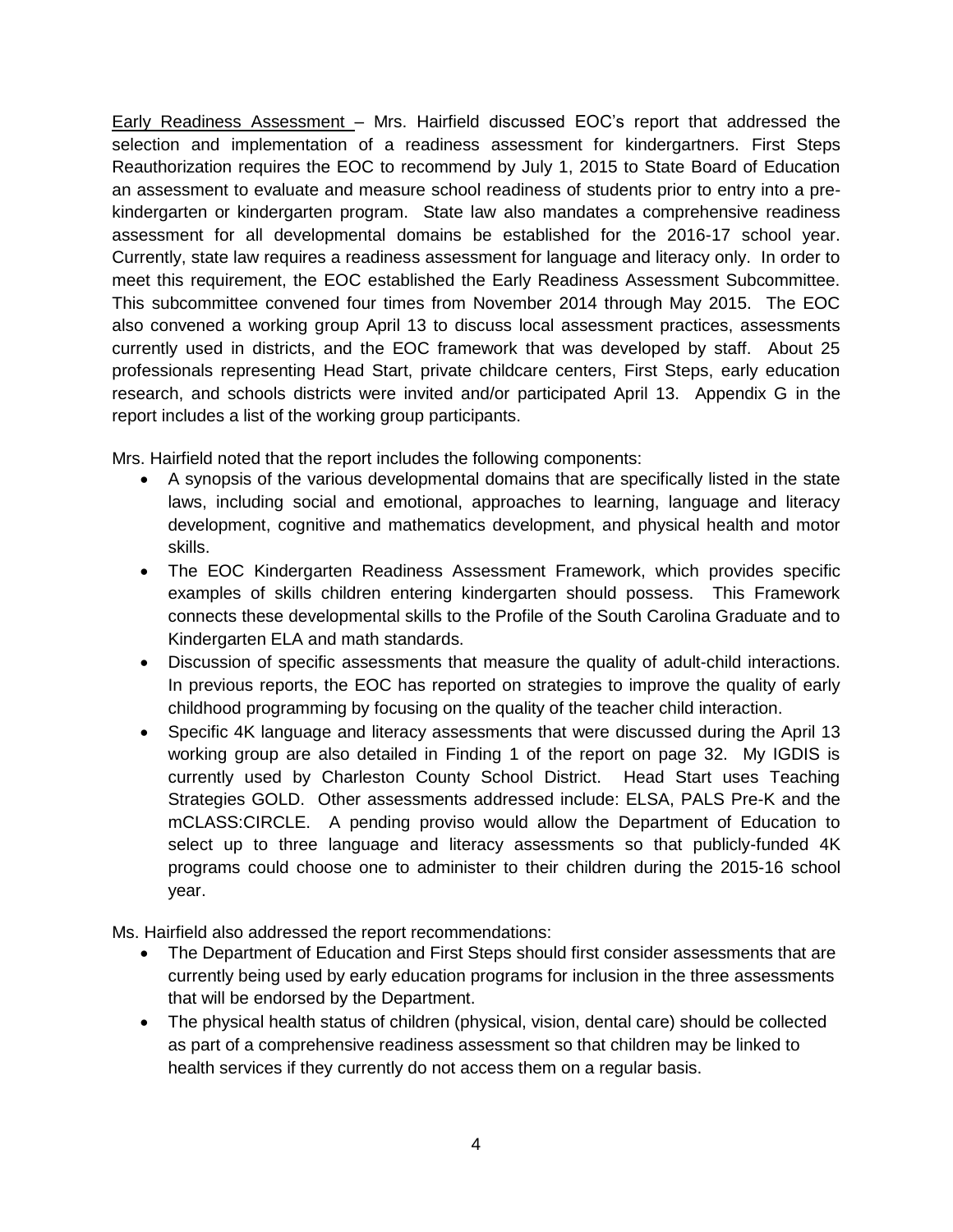- The voice of local school districts, teachers and school leaders should be considered during the selection of assessments.
- Assessment should also include ongoing teacher observations, work samples and performance-based tasks so teachers can obtain the fullest picture of a child's ability and progress.
- The inclusion of performance-based tasks should be considered so teachers can determine how individual children learn best. In later grades, the process of learning is more evident. For example students in math are often required to "show their work" in determining an answer.
- A formal, continuous standards alignment and assessment process for early education should be established. The State Board of Education should formally adopt the SC Early Learning Standards to ensure they are aligned with 5K content standards.
- Finally, to improve the quality of instruction for young students, the General Assembly should support creative, evidence-based approaches. A pilot program would encourage innovative approaches to measuring and improving quality, such as the enhancement of teacher-child interaction in classroom settings.

Rep. Loftis asked who would complete the physical well-being checklist. Mrs. Barton and Mrs. Ward responded that it could be a school nurse or other trained individual at the school. Mrs. Marks asked if the subcommittee had considered allowing parents to opt out of any portion of the readiness assessment, especially the social and emotional assessment. Mrs. Ward referred Mrs. Marks to the Table 6 of the report that addresses the skills under each domain. Under social and emotional, teachers would determine whether students: (1)show initiative by making choices and accepting responsibility; (2) adjust well to changes in routines and environments; (3) express emotions and needs through appropriate words and actions; (4) treat others with respect in words and actions; (5) show caring for others; (6) follow directions and school rules; (7) respect the property of others; (8) work and play cooperatively with others; and (9) interact easily with familiar adults. Mrs. Ward also noted that social and emotional screenings may also indicate whether children need further evaluation for autism.

Public Awareness – Mrs. Hairfield reported on two action items and two information items.

First, the Public Awareness met on May 18 and recommended revised district and school report cards for the 2015 release of the State Report Cards. Mrs. Hairfield recommended that the report card format as recommended by the subcommittee be further amended to clarify that the "social sciences" of the Profile of the South Carolina Graduate be amended to reflect  $21<sup>st</sup>$ century core courses in social sciences. Rep. Loftis asked if the staff would look into ways to incorporate into the accountability system a measure to determine compliance with or implementation with the EEDA law of 2005. There being no further debate, the recommendation as amended was approved unanimously.

The second item, the development of a single accountability system with public engagement, was approved as submitted. The EOC in the first half of 2016 will engage local stakeholders in determining the format for and information needed in a consolidated report card. There being no questions, he recommendation was approved unanimously.